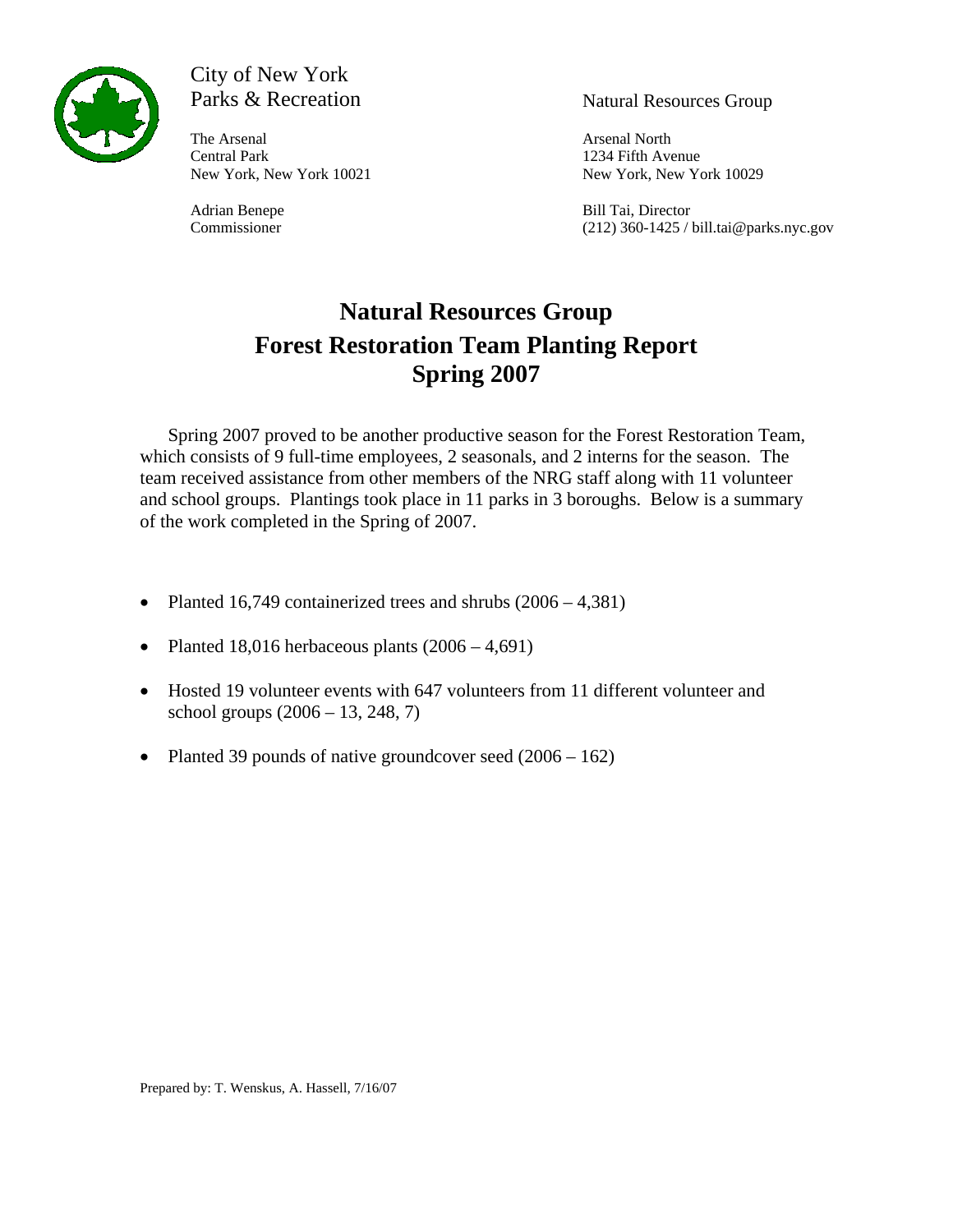

City of New York Parks & Recreation Natural Resources Group

The Arsenal North **Arsenal** North **Arsenal** North Central Park 1234 Fifth Avenue

New York, New York 10021 New York, New York 10029

Adrian Benepe Bill Tai, Director Commissioner (212) 360-1425 / bill.tai@parks.nyc.gov

# **Natural Resources Group Forest Restoration Team Planting Report Spring 2007**

## **I. Tree Plantings**

The Natural Resources Group (NRG) Forest Restoration Team planted 16,749 trees and shrubs in total during the Spring 2007 planting season. Plantings of 50 species took place in 11 parks in 3 boroughs. Majority of the plants were 2-3 foot containerized plants.

### **A. Containerized Plantings by Park**

| Alley Pond Park      | <b>Queens</b> |       | 3,021 containerized trees and shrubs |
|----------------------|---------------|-------|--------------------------------------|
| Riverdale Park       | <b>Bronx</b>  | 2.929 | containerized trees and shrubs       |
| Pelham Bay Park      | <b>Bronx</b>  | 2.757 | containerized trees and shrubs       |
| Inwood Hill Park     | Manhattan     |       | 2,115 containerized trees and shrubs |
| <b>Bronx River</b>   | <b>Bronx</b>  |       | 1,690 containerized trees and shrubs |
| Van Cortlandt Park   | <b>Bronx</b>  |       | 1,369 containerized trees and shrubs |
| Ferry Point Park     | <b>Bronx</b>  |       | 1,100 containerized trees and shrubs |
| University Heights   | <b>Bronx</b>  | 911   | containerized trees and shrubs       |
| Fort Washington      | Manhattan     |       | 672 containerized trees and shrubs   |
| Oakland Lake         | Queens        | 150.  | containerized trees and shrubs       |
| <b>Pugsley Creek</b> | <b>Bronx</b>  |       | 35 containerized trees and shrubs    |

**TOTAL 16,749 Trees and Shrubs**

### **B. Containerized Plantings by Species**

| 2,236 | Northern red oak (Quercus rubra)       |
|-------|----------------------------------------|
| 1,656 | Arrowwood viburnum (Viburnum dentatum) |
| 1,449 | Chestnut oak (Quercus prinus)          |
| 1,201 | Red-osier dogwood (Cornus sericea)     |
| 1,109 | White oak (Quercus alba)               |
| 1,027 | Black birch (Betula lenta)             |
| 774   | Black oak (Quercus velutina)           |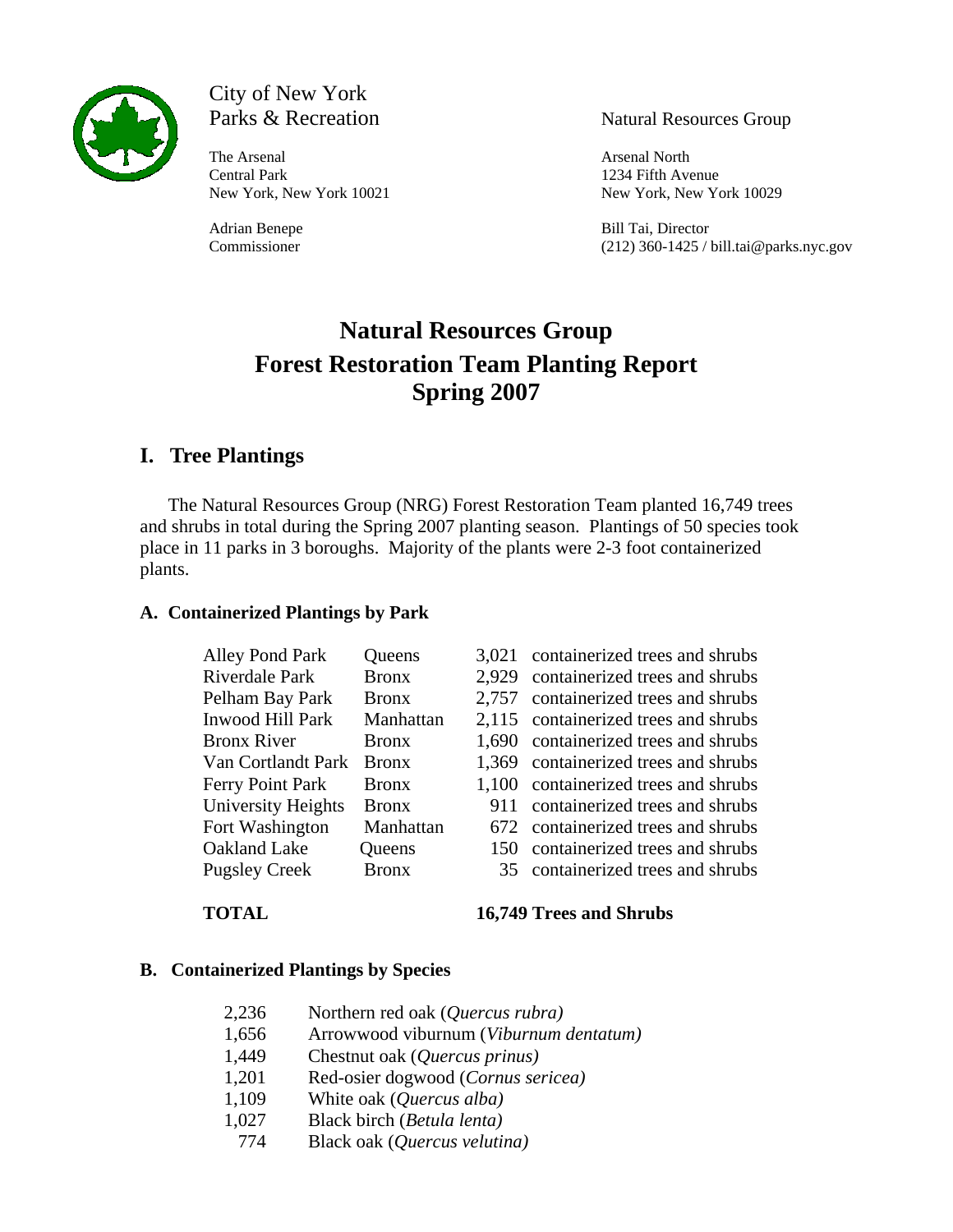- 570 Tulip poplar (*Liriodendron tulipifera)*
- 552 Spicebush (*Lindera benzoin)*
- 500 White flowering redbud *(Cercis canadensis)*
- 461 Winterberry (*Ilex verticillata)*
- 448 American elder (*Sambuscus canadensis)*
- 376 Grey-twig dogwood (*Cornus racemosa)*
- 293 Flowering dogwood (*Cornus florida)*
- 268 Pin oak (*Quercus palustris)*
- 259 Sugar maple (*Acer saccharam)*
- 239 Hackberry (*Celtis occidentalis)*
- 235 Red maple (*Acer rubrum)*
- 210 Silky dogwood *(Cornus amomum)*
- 200 Black chokeberry (*Aronia melanocarpa)*
- 200 Shadblow *(Amelanchier canadensis)*
- 196 Green ash (*Fraxinus pennsylvanica)*
- 192 American beech *(Fagus grandifola)*
- 187 Black gum (*Nyssa sylvatica)*
- 161 American elm (*Ulmus americana)*
- 142 Sweetgum (*Liquidamber styraciflua)*
- 140 Highbush blueberry (*Vaccinum corymbosum)*
- 140 Swamp white oak *(Quercus bicolor)*
- 133 Silver maple (*Acer saccharinum)*
- 125 River birch (*Betula nigra)*
- 113 Persimmion (*Diospyros virginiana)*
- 108 Shining sumac (*Rhus copallina)*
- 106 Chokeberry (*Aronia arbutifolia)*
- 100 Black raspberry (*Rubus occidentalis)*
- 100 Sassafras (*Sasafrass albidum)*
- 100 Scarlet oak (*Quercus coccinea)*
- 80 Blackhaw *(Viburnum prunifolium)*
- 52 Witch hazel (*Hamamelis virginiana)*
- 49 Smooth sumac (*Rhus glabra)*
- 34 Eastern red cedar (*Juniperis virginiana)*
- 33 Butternut (*Juglans cinerea)*
- 29 Bitternut hickory (*Carya cordiformis)*
- 25 Strawberry bush (*Euonymus americana)*
- 20 American holly *(Ilex opaca)*
- 20 Inkberry (*Ilex glabra)*
- 18 Staghorn sumac (*Rhus typhina)*
- 10 Box elder (*Acer negundo)*
- 7 Black walnut (*Juglans nigra)*
- 5 Shagbark hickory (*Carya ovata)*
- 1 Quaking aspen *(Populus tremuloides)*

**TOTAL 16,749 containerized trees and shrubs**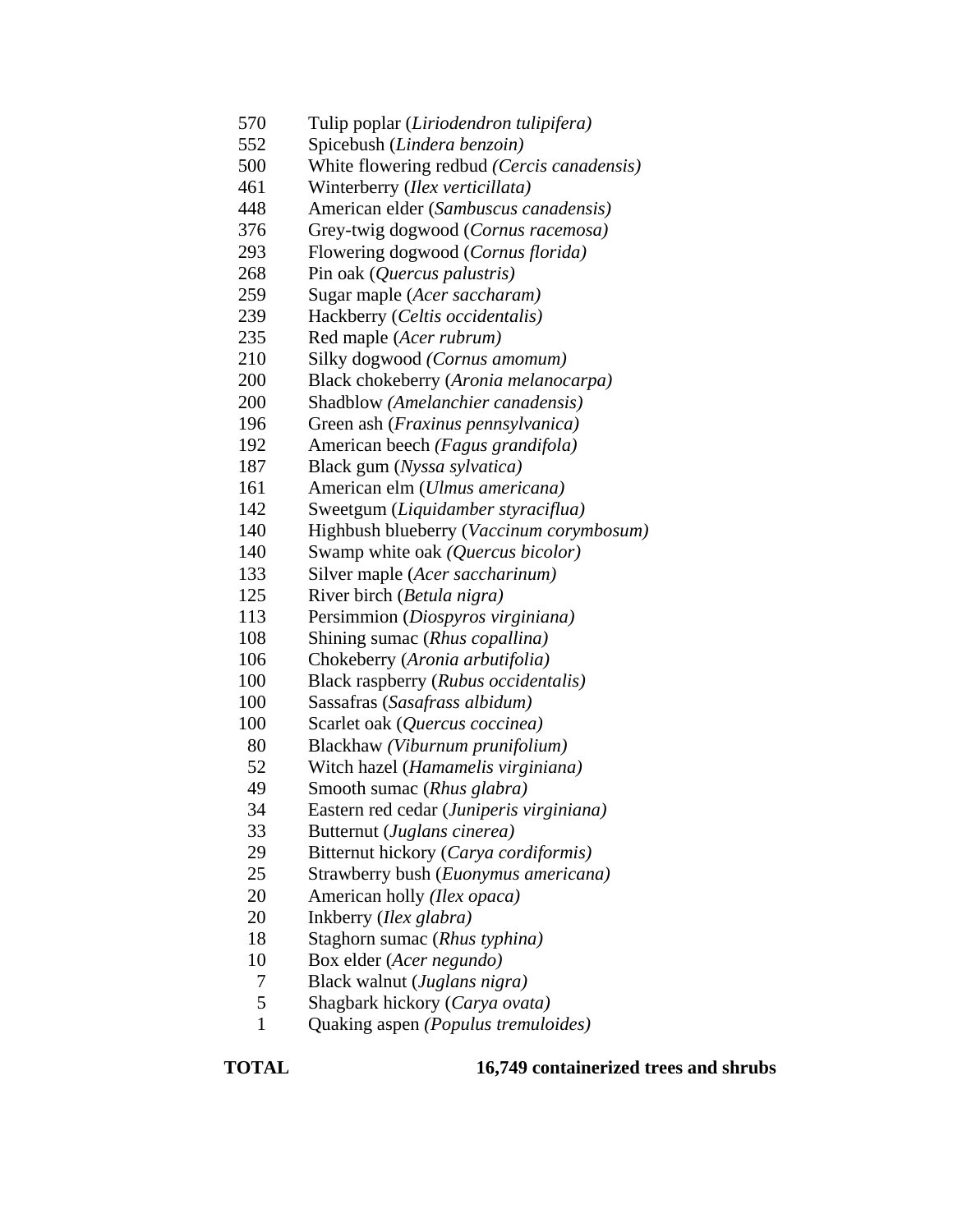## **II. Groundcover Plantings**

During the Spring 2007 planting season, NRG Forest Restoration staff planted a total of 18,016 herbaceous groundcover plants, representing 27 species. Groundcover root systems reduce sedimentation and non-point source pollution by stabilizing steep, eroded slopes and streambanks. Cribbing and jute or coir mats temporarily stabilize the slope and groundcover vegetation is planted through the mat. The mats and cribbing eventually biodegrade as the root systems become established. The majority of these plants were  $2\frac{1}{2}$  " by  $2\frac{1}{2}$ " plugs.

#### **A. Groundcover Planting Totals By Park**

| <b>Bronx</b> |                                                                  |
|--------------|------------------------------------------------------------------|
| <b>Bronx</b> |                                                                  |
| Queens       |                                                                  |
| <b>Bronx</b> |                                                                  |
| <b>Bronx</b> | 384 plants                                                       |
| Manhattan    | 65 plants                                                        |
|              | 6,308 plants<br>$6,119$ plants<br>3,384 plants<br>$1,756$ plants |

#### **TOTAL 18,016 Groundcover plants**

#### **B. Groundcover Plantings Totals by Species**

| 2,761 | Blue stemmed goldenrod (Solidago caesia)       |
|-------|------------------------------------------------|
| 2,052 | White wood aster (Eurybia divaricata)          |
| 2,208 | White snakeroot ( <i>Eupatorium rugosum</i> )  |
| 2,120 | Path rush/Poverty rush (Juncus tenuis)         |
| 2,030 | Virginia creeper (Parthenocissus quinquefolia) |
| 1,037 | Heart leaf aster (Aster cordifolia)            |
| 916   | Rough avens (Geum virginianum)                 |
| 948   | Avens (Geum canadense)                         |
| 708   | Pennsylvania sedge (Carex pennsylvanica)       |
| 592   | Rosy sedge (Carex rosea)                       |
| 500   | Switchgrass (Panicum virgatum)                 |
| 332   | Woodland sunflower (Helianthus divaricatus)    |
| 260   | Creeping phlox (Phlox stolinifera)             |
| 250   | Black bulrush (Scirpus atrovirens)             |
| 250   | Crinkled sedge (Carex crinita)                 |
| 250   | Rose mallow (Hibiscus moscheutos)              |
| 250   | New England aster (Aster novea-belgii)         |
| 200   | Hay-scented fern (Dennstaedtia punctilobula)   |
| 150   | Woolgrass (Scirpus cyperinus)                  |
| 100   | Common milkweed (Asclepias syriaca)            |
| 100   | Eastern Joe-Pye weed (Eupotorium dubium)       |
| 100   | Large blue flag (Iris versicolor)              |
| 96    | Mountain mint (Pycanthemum virginianum)        |
| 50    | Cardinal flower (Lobelia cardinalis)           |
|       |                                                |